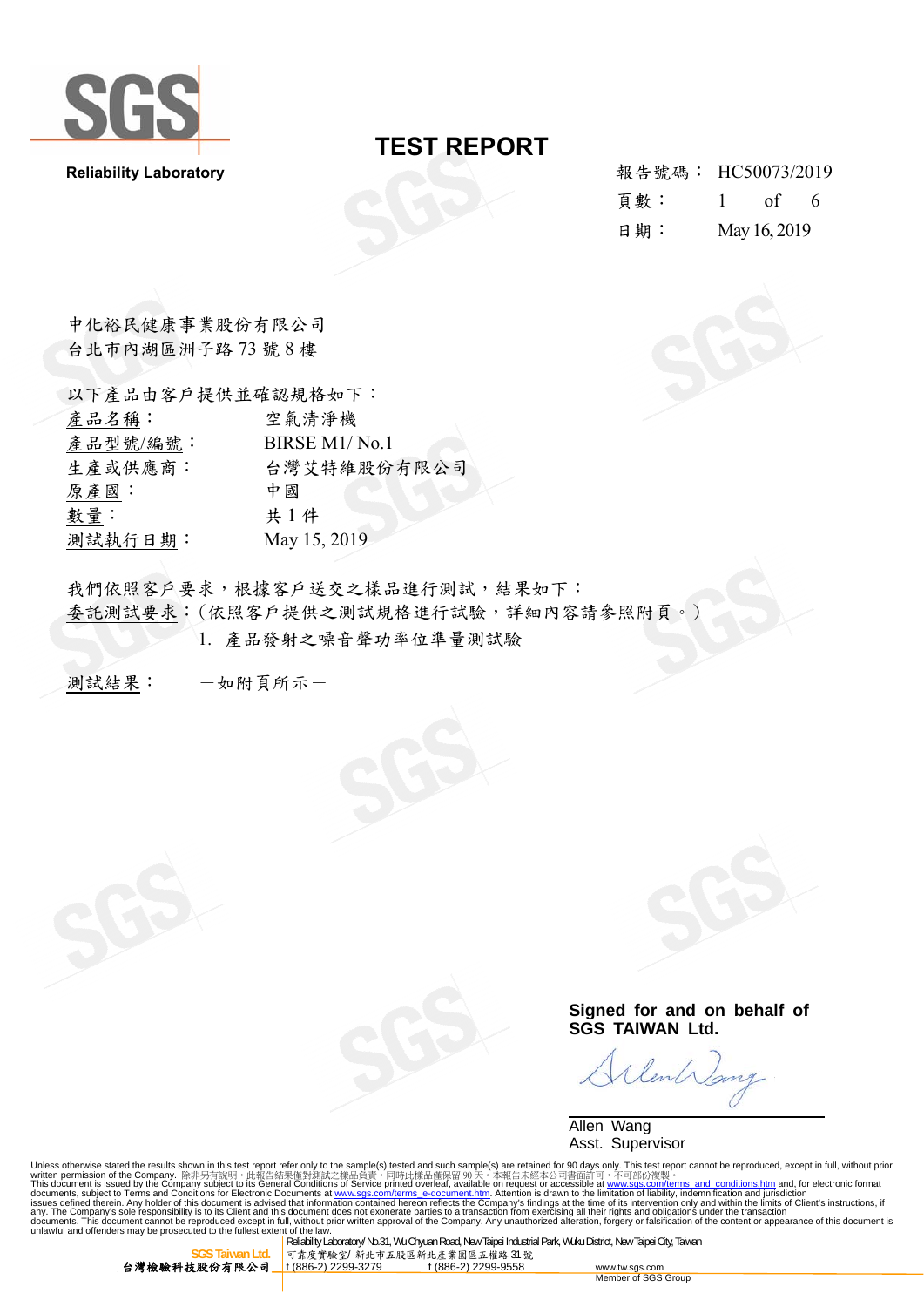

頁數: 2 of 6

1. 聲功率位準量測:

試驗設備:

| 名稱                                    | 廠牌           | 型號         | 序號      |
|---------------------------------------|--------------|------------|---------|
| 多通道可攜式 PULSE 資料擷取系統                   | Brüel & Kjær | 3560D      | 2394936 |
| 自由音場型 1/2"麥克風組<br>(麥克風搭配 2669C 前置放大器) | Brüel & Kjær | 4190-C-001 | 2387089 |
| 自由音場型 1/2"麥克風組<br>(麥克風搭配 2669C 前置放大器) | Brüel & Kjær | 4190-C-001 | 2387093 |
| 自由音場型 1/2"麥克風組<br>(麥克風搭配 2669C 前置放大器) | Brüel & Kjær | 4190-C-001 | 2387094 |
| 自由音場型 1/2"麥克風組<br>(麥克風搭配 2669C 前置放大器) | Brüel & Kjær | 4190-C-001 | 2387095 |
| 自由音場型 1/2"麥克風組<br>(麥克風搭配 2669C 前置放大器) | Brüel & Kjær | 4190-C-001 | 2387096 |
| 自由音場型 1/2"麥克風組<br>(麥克風搭配 2669C 前置放大器) | Brüel & Kjær | 4190-C-001 | 2387097 |
| 自由音場型 1/2"麥克風組<br>(麥克風搭配 2669C 前置放大器) | Brüel & Kjær | 4190-C-001 | 2387098 |
| 自由音場型 1/2"麥克風組<br>(麥克風搭配 2669C 前置放大器) | Brüel & Kjær | 4190-C-001 | 2387099 |
| 自由音場型 1/2"麥克風組<br>(麥克風搭配 2669C 前置放大器) | Brüel & Kjær | 4190-C-001 | 2387100 |
| 自由音場型 1/2"麥克風組<br>(麥克風搭配 2669C 前置放大器) | Brüel & Kjær | 4190-C-001 | 2387101 |

量測進行時之環境條件: 環境溫度: ~25.2 ℃ 環境壓力: ~100.1 kPa 環境濕度: ~57 % RH

試驗場址: 财政 新北市五股區新北產業園區五工路 134號

Unless otherwise stated the results shown in this test report refer only to the sample(s) tested and such sample(s) are retained for 90 days only. This test report cannot be reproduced, except in full, without prior<br>writt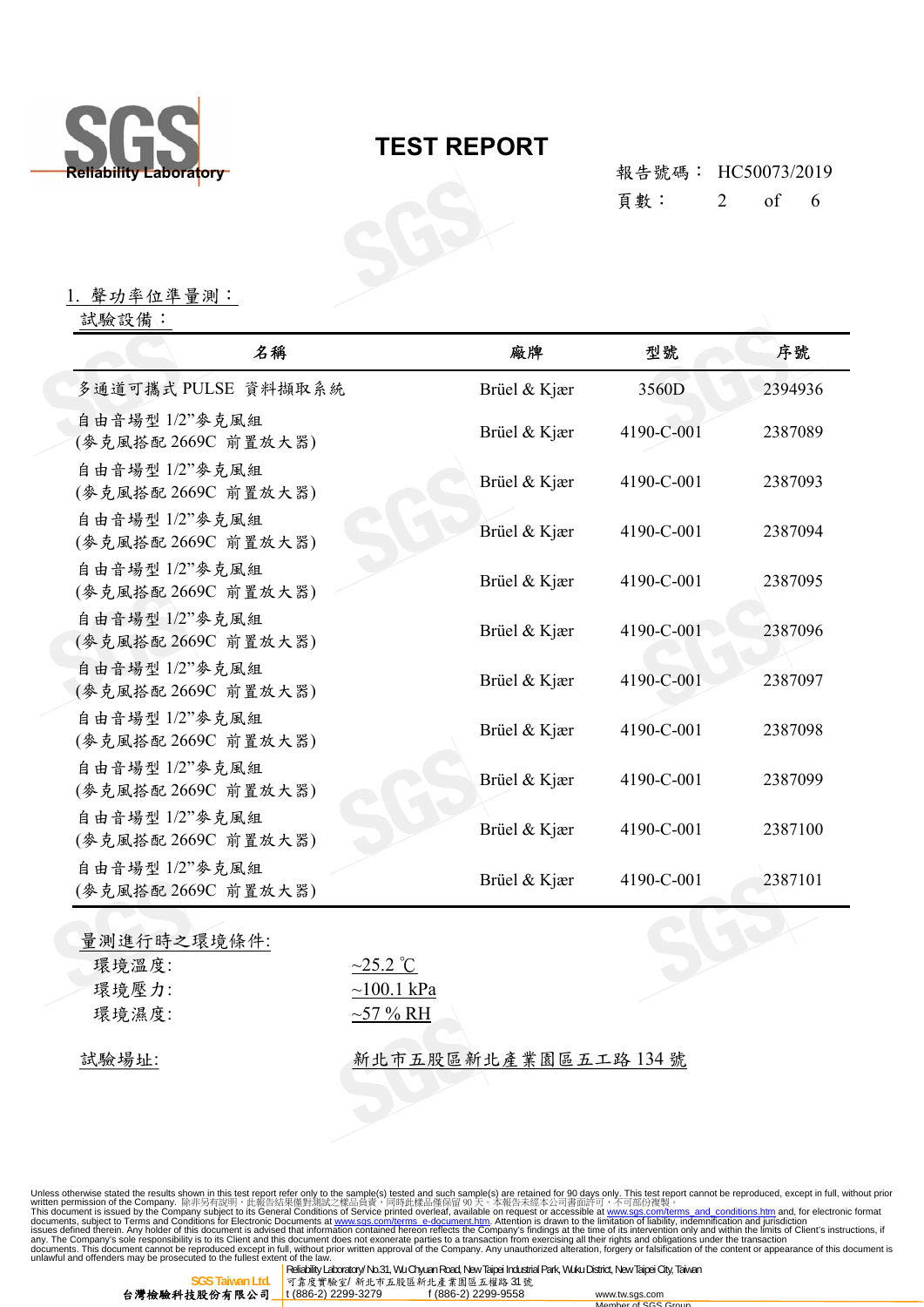

試驗方法/ 規格:

1. 量測參數設定:

### TEST REPORT

頁數: 3 of 6

試驗方法: ISO 3744:2010 / ISO 7779:2010

濾波器頻寬: 1/3 Octave 聲學加權: A-加權 最低之中心頻率: 100 Hz 最高之中心頻率: 10 kHz 量測時間: 30 秒

#### 2. 受測物之安裝與架設方式:

安裝與架設方式: " 從牆壁到放置在硬質性反射面的地板上要有足夠的距離(如果可能至 少超過2 公尺)

受測物於半無響室內之位置: 置於半無響室內之中心位置

### 3. 量測時受測物之操作模式:

| 操作模式識別 | 名稱/詳細說明              |
|--------|----------------------|
| 待機模式   | 開機狀態/連接額定電源啟動產品並量測數值 |

Unless otherwise stated the results shown in this test report refer only to the sample(s) tested and such sample(s) are retained for 90 days only. This test report cannot be reproduced, except in full, without prior writt



Reliability Laboratory/ No.31, Wu Chyuan Road, New Taipei Industrial Park, Wuku District, New Taipei City, Taiwan 可靠度實驗室/ 新北市五股區新北產業園區五權路 31 號<br><u>t (886-2) 2299-3279 f (886-2) 2299-95</u>58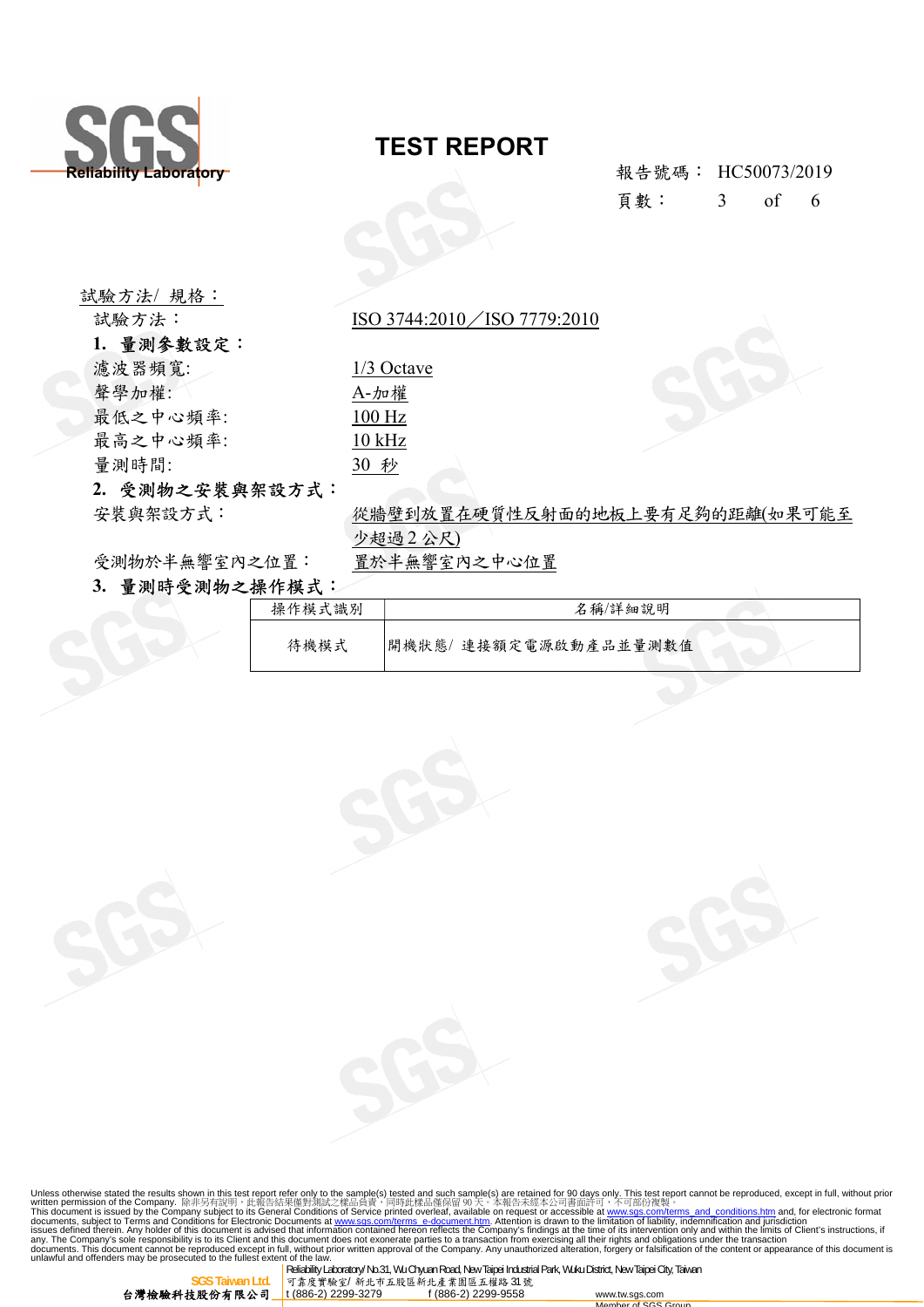

Reliability Laborat<mark>ory</mark><br>Reliability Laborat<mark>ory</mark> 頁數: 4 of 6

| 試驗方法/ 規格 --續: |  |
|---------------|--|

|       | 4. 量測位置:             |                                                                |                         |      |  |
|-------|----------------------|----------------------------------------------------------------|-------------------------|------|--|
| 量測表面: |                      | 半球形量測表面如 ISO 3744:2010 附錄 B,第 B.1 節所定                          |                         |      |  |
|       | 麥克風位置:               | 與地板中心參考箱為共同平面                                                  |                         |      |  |
| 量測表面: |                      | 半球形                                                            |                         |      |  |
|       | 量測半徑/量測距離:           | 1公尺                                                            |                         |      |  |
|       | 量測表面面積:              | $6.28 \text{ m}^2$                                             |                         |      |  |
|       | 麥可風數量:               | 10                                                             |                         |      |  |
|       | 麥克風位置:               |                                                                | 麥克風於量測表面座標之位置,如下表及附圖1所示 |      |  |
|       |                      | Coordinates of microphone positions on the measurement surface |                         |      |  |
|       | Microphone positions | X(m)                                                           | Y(m)                    | Z(m) |  |
|       | Microphone 1         | $-0.99$                                                        | 0.00                    | 0.15 |  |
|       | Microphone 2         | 0.50                                                           | $-0.86$                 | 0.15 |  |
|       | Microphone 3         | 0.50                                                           | 0.86                    | 0.15 |  |
|       | Microphone 4         | $-0.45$                                                        | 0.77                    | 0.45 |  |
|       | Microphone 5         | $-0.45$                                                        | $-0.77$                 | 0.45 |  |
|       | Microphone 6         | 0.89                                                           | 0.00                    | 0.45 |  |
|       | Microphone 7         | $-0.33$                                                        | 0.57                    | 0.75 |  |
|       | Microphone 8         | $-0.66$                                                        | 0.00                    | 0.75 |  |
|       | Microphone 9         | 0.33                                                           | $-0.57$                 | 0.75 |  |

參克風方向: わけの 所有參克風皆朝向參克風座標位置於地面上之原點



Microphone 10 0.00 0.00 0.00 1.00

Unless otherwise stated the results shown in this test report refer only to the sample(s) tested and such sample(s) are retained for 90 days only. This test report cannot be reproduced, except in full, without prior<br>writt



<mark>SGS Taiwan Ltd. </mark>可靠度實驗室/ 新北市五股區新北產業園區五權路 31 號<br>台**灣檢驗科技股份有限公司 <u>t (886-2) 2299-3279 f (886-2) 2299-9558 www.tw.sgs.com</u>** 

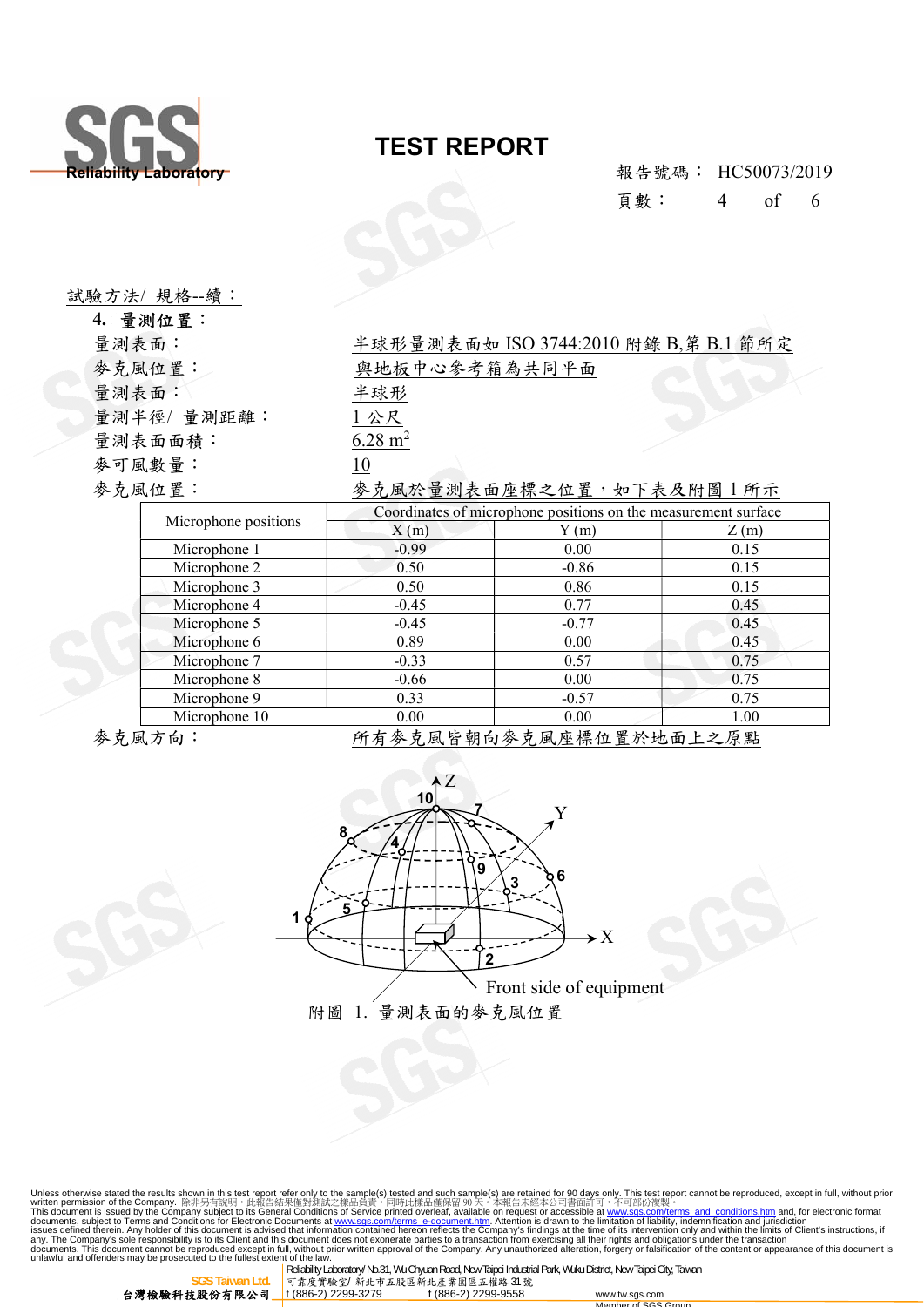

頁數: 5 of 6

代測樣品: 型號/編號: BIRSE M1/ No.1 額定輸入電壓/額定電源頻率: 110 Vac/ 60 Hz 數量: 1 set

外尺寸: L: 22.5 cm W: 22.0 cm H: 7.0 cm

測試結果:

| 編號: BIRSE M1/No.1<br> 型號/   |                             |                        |                     |                                             |                   |
|-----------------------------|-----------------------------|------------------------|---------------------|---------------------------------------------|-------------------|
| A-加權聲功率位準計算                 |                             |                        |                     |                                             |                   |
| Unit: dB(A) reference 20µPa |                             |                        |                     | Unit: B (A) reference 1 pW<br>$(1 B=10 dB)$ |                   |
| 操作條件                        | A-加權背景噪音位<br>準 $(L''_{pA})$ | A-加權聲壓位準量<br>測值 (L'pA) | 背景噪音修正值<br>$K_{1A}$ | 環境修正值 K2A                                   | ■ A-加權聲功率位準 (LpA) |
| 待機模式                        | 15.6                        | 26.0                   | 0.4                 | 0.0                                         | 3.35              |

Unless otherwise stated the results shown in this test report refer only to the sample(s) tested and such sample(s) are retained for 90 days only. This test report cannot be reproduced, except in full, without prior trief



 **SGS Taiwan Ltd.** 可靠度實驗室/ 新北市五股區新北產業園區五權路 31 號

Member of SGS Group